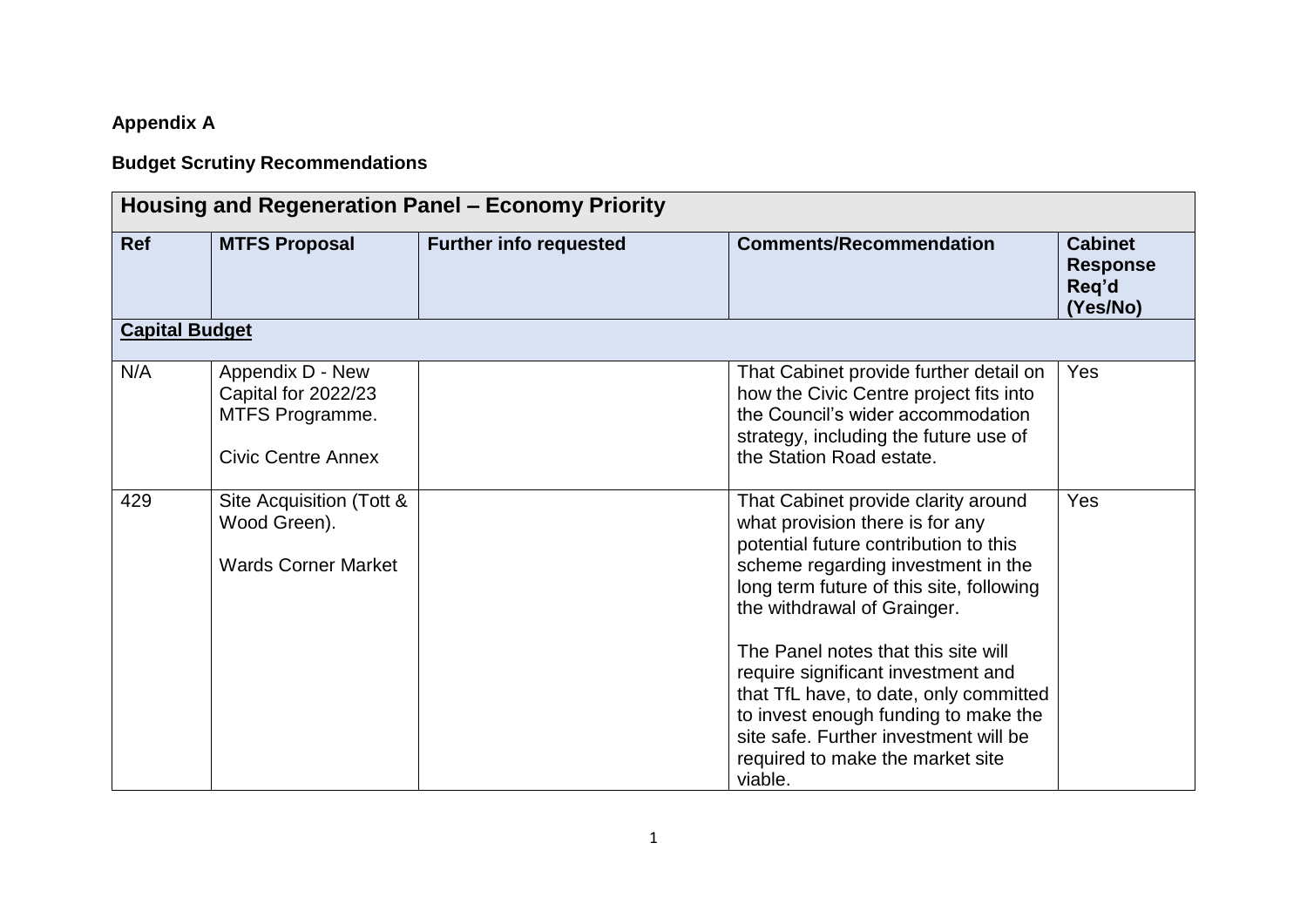| 429 | Site Acquisition (Tott &<br>Wood Green).<br>CPO - Wards Corner |                                                                                                                                                                                                                                                                                                                                                                                                     | The Panel recommends that if the<br>funding earmarked for the CPO were<br>to remain in the capital budget, and if<br>the Council is minded to carry out the<br>CPO without Grainger, then this<br>allocation should be used for<br>maximum provision of council homes<br>at council rents.<br>The Panel request assurances from<br>Cabinet that this future outcome for<br>the site will be fully considered. | Yes |
|-----|----------------------------------------------------------------|-----------------------------------------------------------------------------------------------------------------------------------------------------------------------------------------------------------------------------------------------------------------------------------------------------------------------------------------------------------------------------------------------------|---------------------------------------------------------------------------------------------------------------------------------------------------------------------------------------------------------------------------------------------------------------------------------------------------------------------------------------------------------------------------------------------------------------|-----|
| N/A | <b>HRA Capital Budget</b>                                      | Further information/written<br>clarification is requested around<br>why borrowing constitutes such a<br>significant proportion of the HRA,<br>particularly in Years 1, 2 & 5. The<br>Panel would like assurances that<br>the borrowing costs are sustainable<br>and that the Council is not at risk of<br>being unduly impacted by any<br>future rise in the cost of borrowing.<br><b>RESPONSE:</b> |                                                                                                                                                                                                                                                                                                                                                                                                               |     |
|     |                                                                | Borrowing is one of several<br>sources of funding capital<br>investments in the HRA. The HRA<br>financial plan have been developed<br>to apply borrowing after all other<br>sources of incomes (such as                                                                                                                                                                                             |                                                                                                                                                                                                                                                                                                                                                                                                               |     |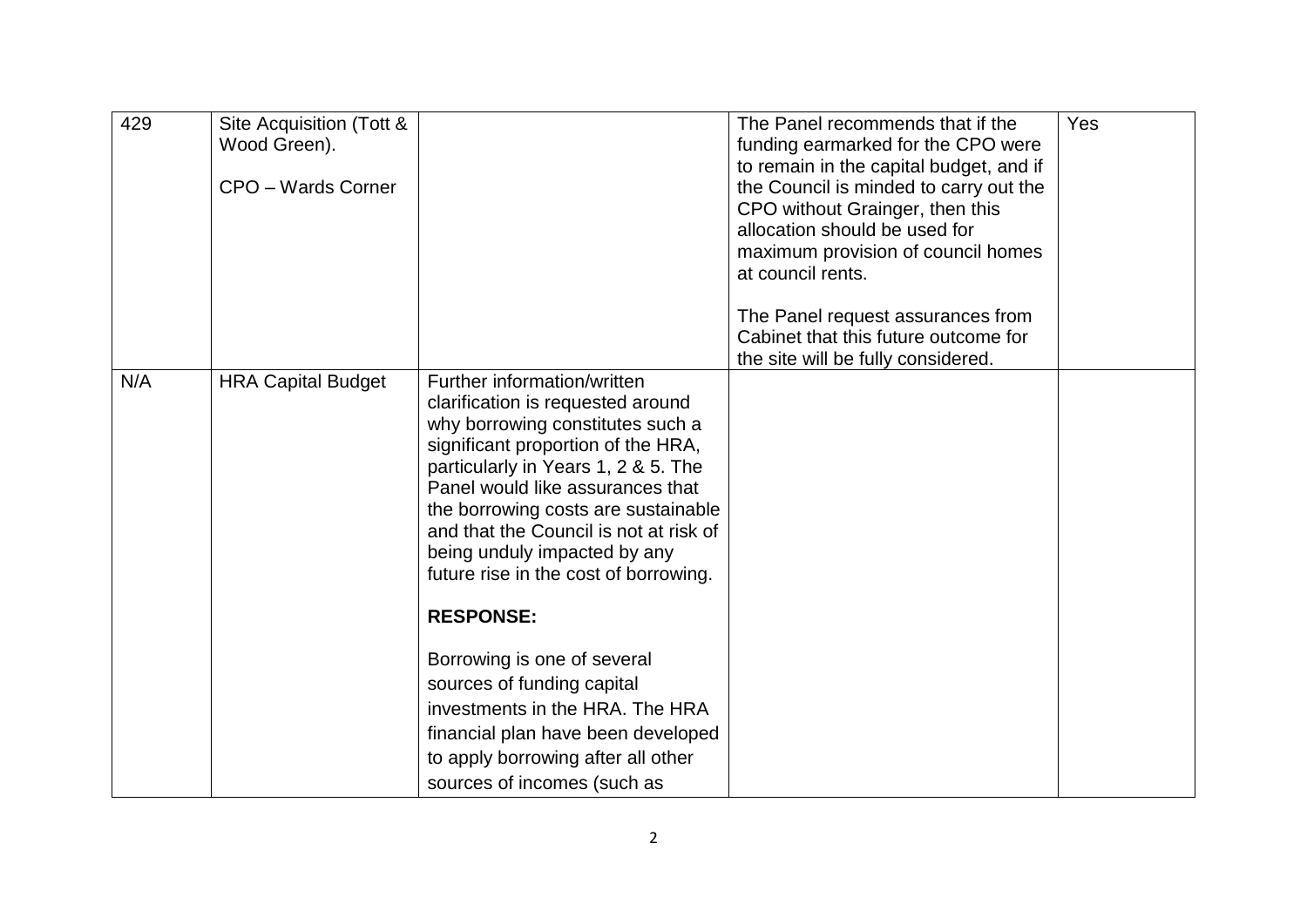| grants, market sales receipts, etc) |  |
|-------------------------------------|--|
| have been recognised.               |  |
|                                     |  |
| In the earlier years, where capital |  |
| investments, are huge, it is        |  |
| expected that the level of          |  |
| borrowing will be higher. Grants    |  |
| are recognised 50% start-on-site    |  |
| and 50% on completion. Market       |  |
| sales receipts are recognised after |  |
| completion. These all play part in  |  |
| the profiling of the borrowings. In |  |
| developing the financial plan, we   |  |
| have assumed a minimum interest     |  |
| cover ratio of 1.25. A metric       |  |
| adopted by Housing Associations     |  |
| and most Local Authorities, to      |  |
| ensure that we have adequate        |  |
| funds to cover payment of interest  |  |
| on our borrowings. This plan has    |  |
| been built with the assurance that  |  |
| year on year there is enough cover  |  |
| for the levels of borrowings        |  |
| proposed in the financial plan. A   |  |
| 1.25 interest cover means that we   |  |
| have adequate provision to cover    |  |
| the interest payment, year on year, |  |
| and still have 0.25 contingency.    |  |
|                                     |  |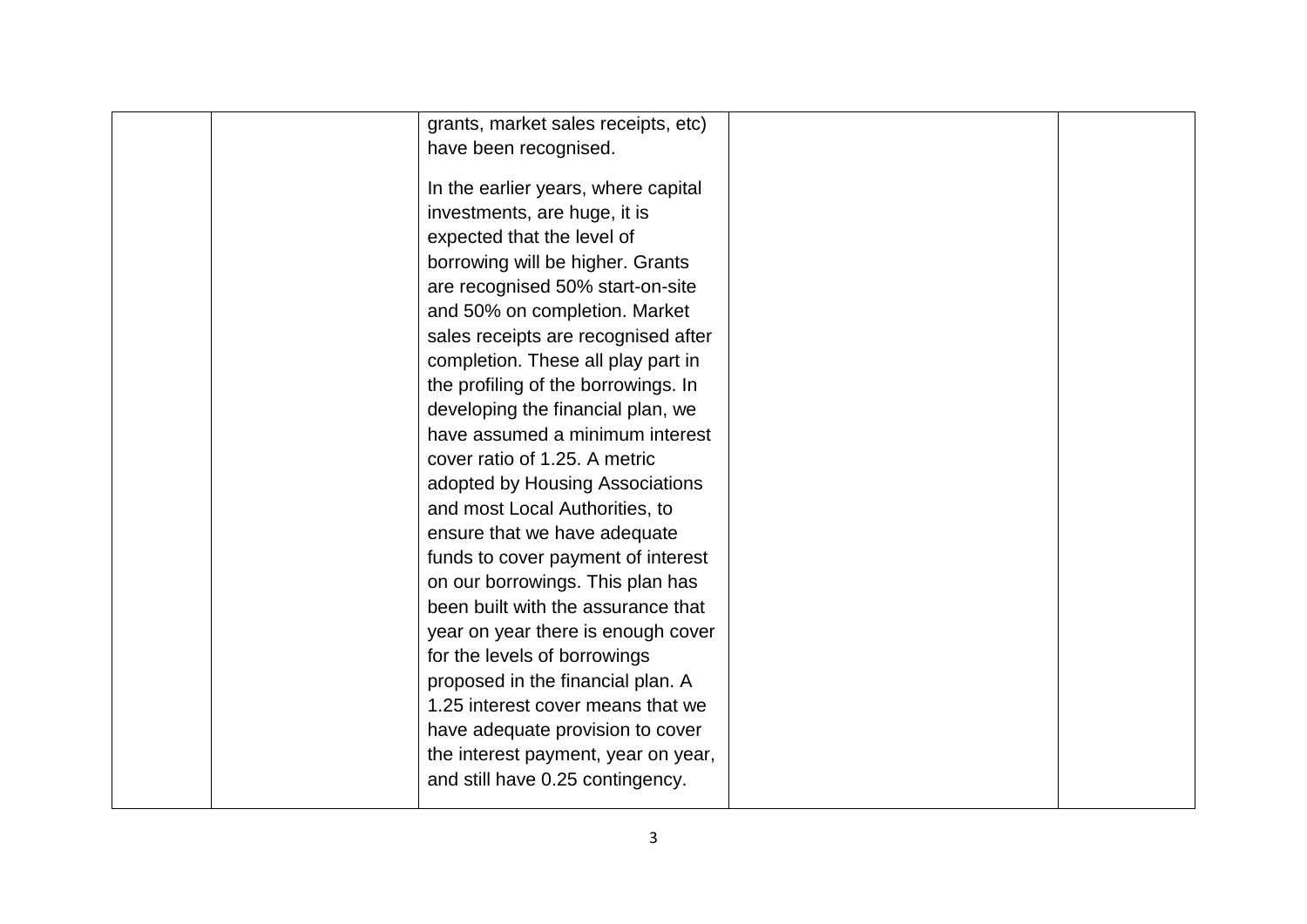|            |                      | Our future interest rates<br>assumptions are based on<br>information available at this time<br>and information from our treasury<br>advisers. The HRA financial Plan is<br>constantly being reviewed<br>(quarterly)- if there are changes in<br>the interest rates in the future, the<br>plan will be revisited. We have built<br>in some level of prudence but<br>cannot for sure guarantee what<br>happens with interest rates in the<br>future. |                                                                                                                                                                                                                                                                                            |                                                        |
|------------|----------------------|----------------------------------------------------------------------------------------------------------------------------------------------------------------------------------------------------------------------------------------------------------------------------------------------------------------------------------------------------------------------------------------------------------------------------------------------------|--------------------------------------------------------------------------------------------------------------------------------------------------------------------------------------------------------------------------------------------------------------------------------------------|--------------------------------------------------------|
|            |                      | <b>Environment and Community Safety Panel - Place Priority</b>                                                                                                                                                                                                                                                                                                                                                                                     |                                                                                                                                                                                                                                                                                            |                                                        |
| <b>Ref</b> | <b>MTFS Proposal</b> | <b>Further info requested if</b><br>appropriate)                                                                                                                                                                                                                                                                                                                                                                                                   | <b>Comments/Recommendation</b>                                                                                                                                                                                                                                                             | <b>Cabinet</b><br><b>Response</b><br>Req'd<br>(Yes/No) |
| N/A        | General comment      |                                                                                                                                                                                                                                                                                                                                                                                                                                                    | The Panel are broadly supportive of the<br>budget proposals and welcome the level<br>of investment into the borough. The<br>Panel are particularly pleased to see the<br>long overdue investment into the<br>maintenance of the boroughs drains and<br>road gullies, and a commitment that | <b>No</b>                                              |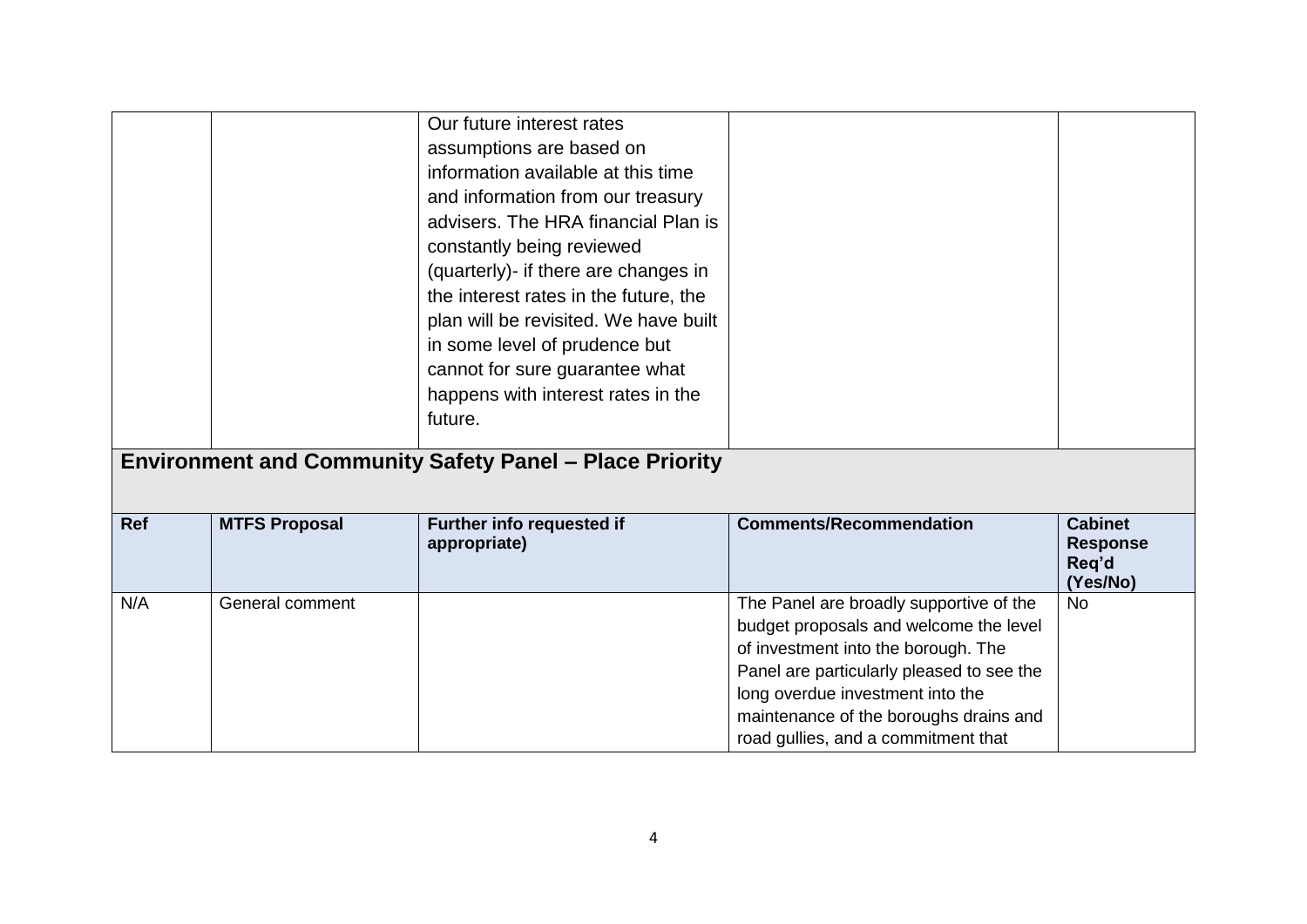|                                                                      | every drainage asset in the borough<br>would be cleaned at least once a year.                                                                                                                                                                                                                                                                                                                                                                                                                                                               |     |
|----------------------------------------------------------------------|---------------------------------------------------------------------------------------------------------------------------------------------------------------------------------------------------------------------------------------------------------------------------------------------------------------------------------------------------------------------------------------------------------------------------------------------------------------------------------------------------------------------------------------------|-----|
|                                                                      |                                                                                                                                                                                                                                                                                                                                                                                                                                                                                                                                             |     |
| <b>New Capital Growth Proposals</b>                                  |                                                                                                                                                                                                                                                                                                                                                                                                                                                                                                                                             |     |
| Tree Planting - Street &<br><b>Greenspace Greening</b><br>Programme. | The Panel welcomes the commitment to<br>invest in its tree stock and noted the aim<br>of achieving a net neutral position. The<br>panel would like to see additional<br>investment in this area, above the £75k<br>per year, rising to £100k per year with<br>match funding that has been allocated.<br>Cabinet should make firm commitment to<br>a net increase in the number of trees in<br>the borough, particularly in light of the<br>historic decline in tree numbers over<br>recent years due to an underinvestment<br>in this area. | Yes |
| Tree Planting - Street &<br><b>Greenspace Greening</b><br>Programme. | The Panel would also like a commitment<br>from Cabinet that the existing inequities<br>in tree coverage across the borough will<br>be addressed. The Panel noted that the<br>overwhelming number of sponsored<br>trees to date were in the west and centre<br>of the borough.<br>Cabinet Should commit to ensuring that<br>the east of the borough is prioritised<br>when planting new trees.                                                                                                                                               | Yes |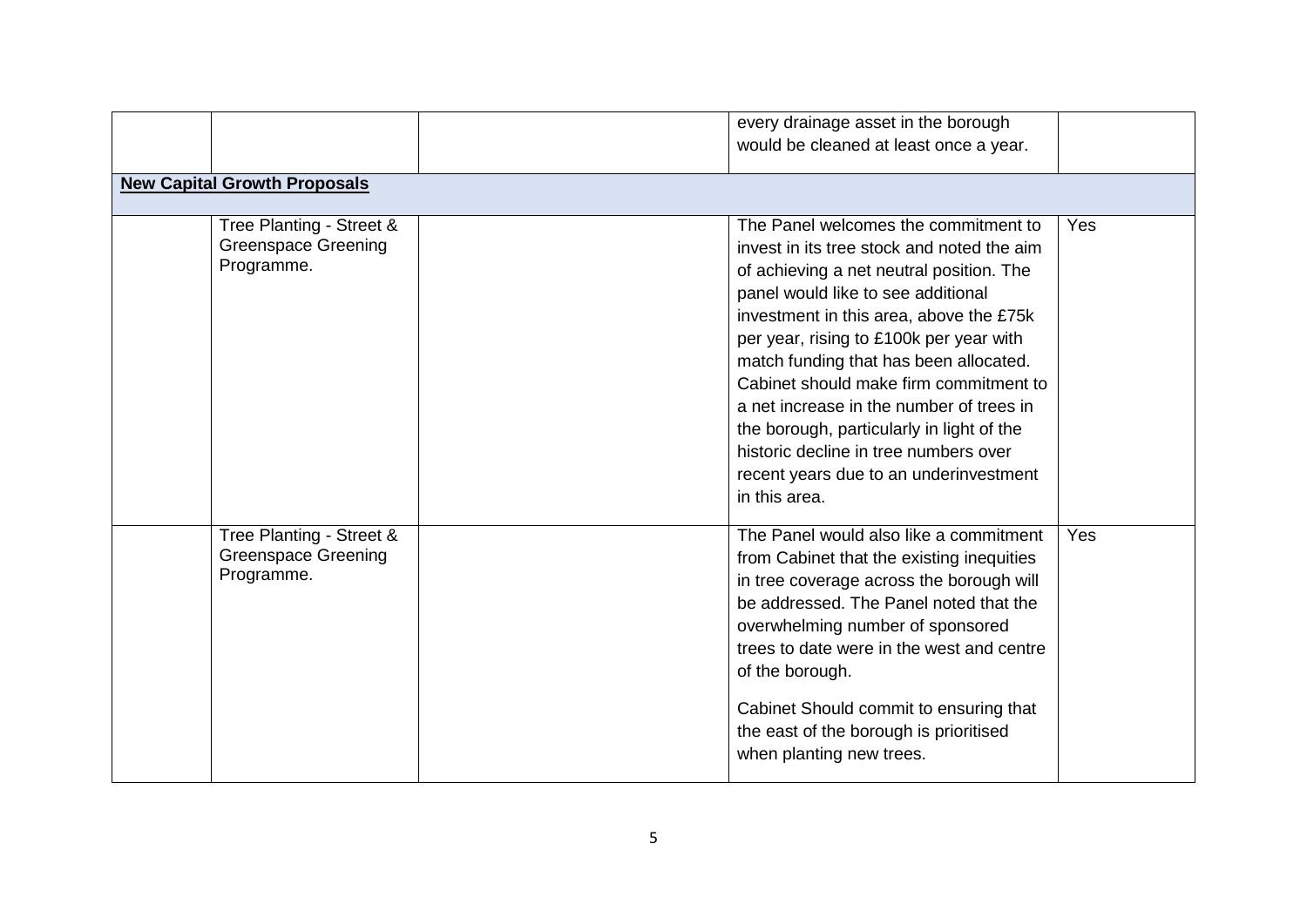|                                   | Cabinet should also make a specific<br>commitment that low levels of tree<br>coverage in wards such as Tottenham<br>Hale and Bruce Grove will be addressed.                                                                                                                                                                                                                                                                                                                                                      |     |
|-----------------------------------|------------------------------------------------------------------------------------------------------------------------------------------------------------------------------------------------------------------------------------------------------------------------------------------------------------------------------------------------------------------------------------------------------------------------------------------------------------------------------------------------------------------|-----|
| <b>Upgrade Parks Lighting</b>     | That Cabinet provided assurances that<br>areas of lighting in parks where sections<br>of the park are lit, whilst others are in<br>shadow are looked at as part on the<br>investment in improved lighting. It was<br>felt that this could create a false sense of<br>security for people travelling through<br>parks at night.<br>The Panel would also like assurances<br>that preservation of wildlife habitat will be<br>considered when determining lighting<br>requirements in our parks and open<br>spaces. | Yes |
| <b>Road Casualty</b><br>Reduction | The Panel notes that a large proportion<br>of the active travel schemes proposed<br>are unfunded at present and would like<br>assurances that funding for these<br>schemes will be pursued.<br>As part of the Road Safety Strategy, the<br>Panel would like to see additional<br>investment into active travel, with a<br>particular focus on improving cycling<br>infrastructure.                                                                                                                               | Yes |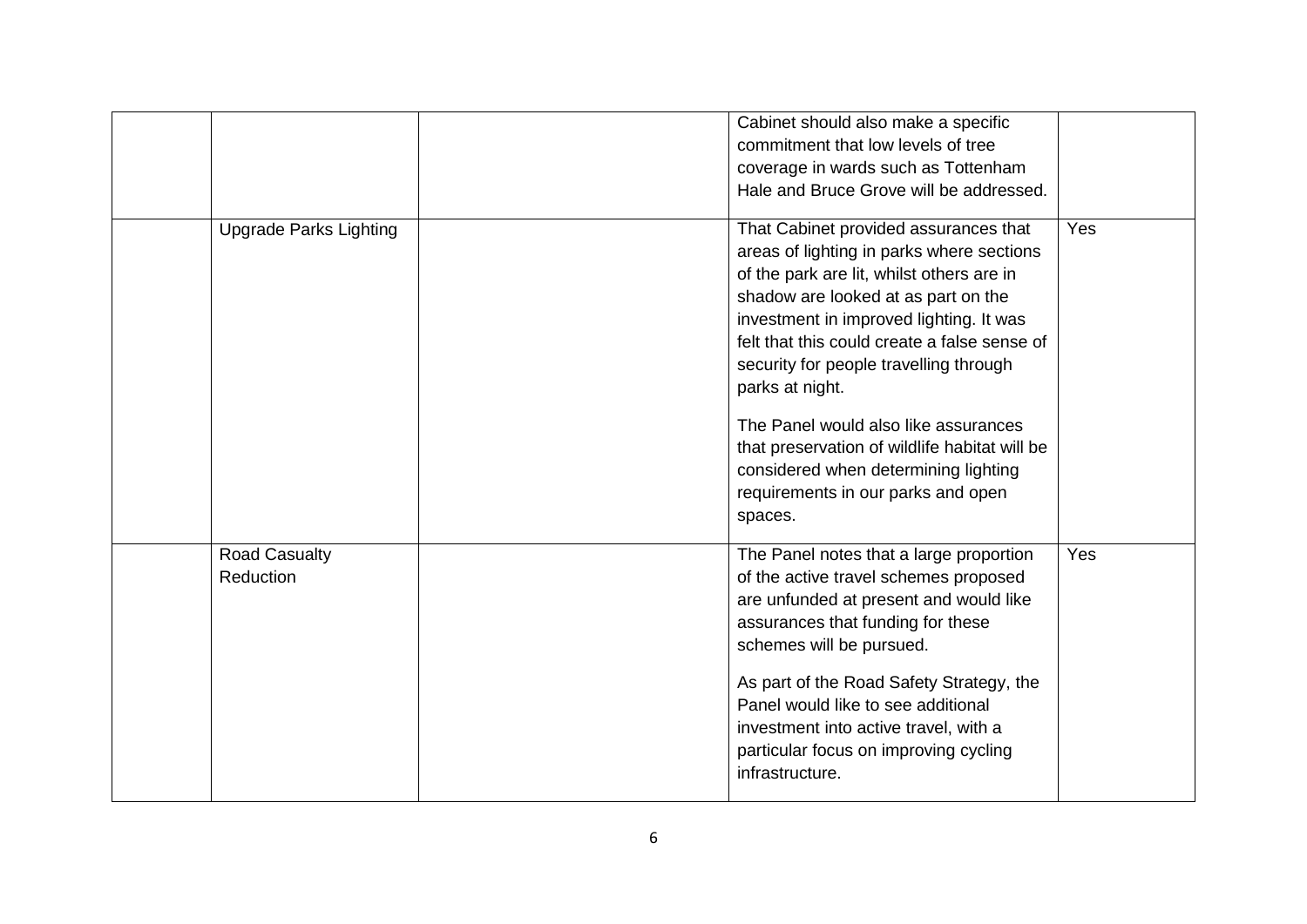|            | <b>Highways Asset</b><br>Maintenance<br>Programme.        | That Panel request clarification on the<br>funding for this proposal. The bid is<br>funded by council borrowing for the<br>first year 2022-23. Thereafter it has<br>been assumed that there will be grant<br>funding available to undertake this<br>work. How robust is this assumption of |                                |                                            |
|------------|-----------------------------------------------------------|--------------------------------------------------------------------------------------------------------------------------------------------------------------------------------------------------------------------------------------------------------------------------------------------|--------------------------------|--------------------------------------------|
|            |                                                           | further funding?<br>(Response to follow.)                                                                                                                                                                                                                                                  |                                |                                            |
|            | <b>Adults and Health Scrutiny Panel - People Priority</b> |                                                                                                                                                                                                                                                                                            |                                |                                            |
| <b>Ref</b> | <b>MTFS Proposal</b>                                      | Further info requested if<br>appropriate)                                                                                                                                                                                                                                                  | <b>Comments/Recommendation</b> | <b>Cabinet</b><br><b>Response</b><br>Req'd |
|            |                                                           |                                                                                                                                                                                                                                                                                            |                                | (Yes/No)                                   |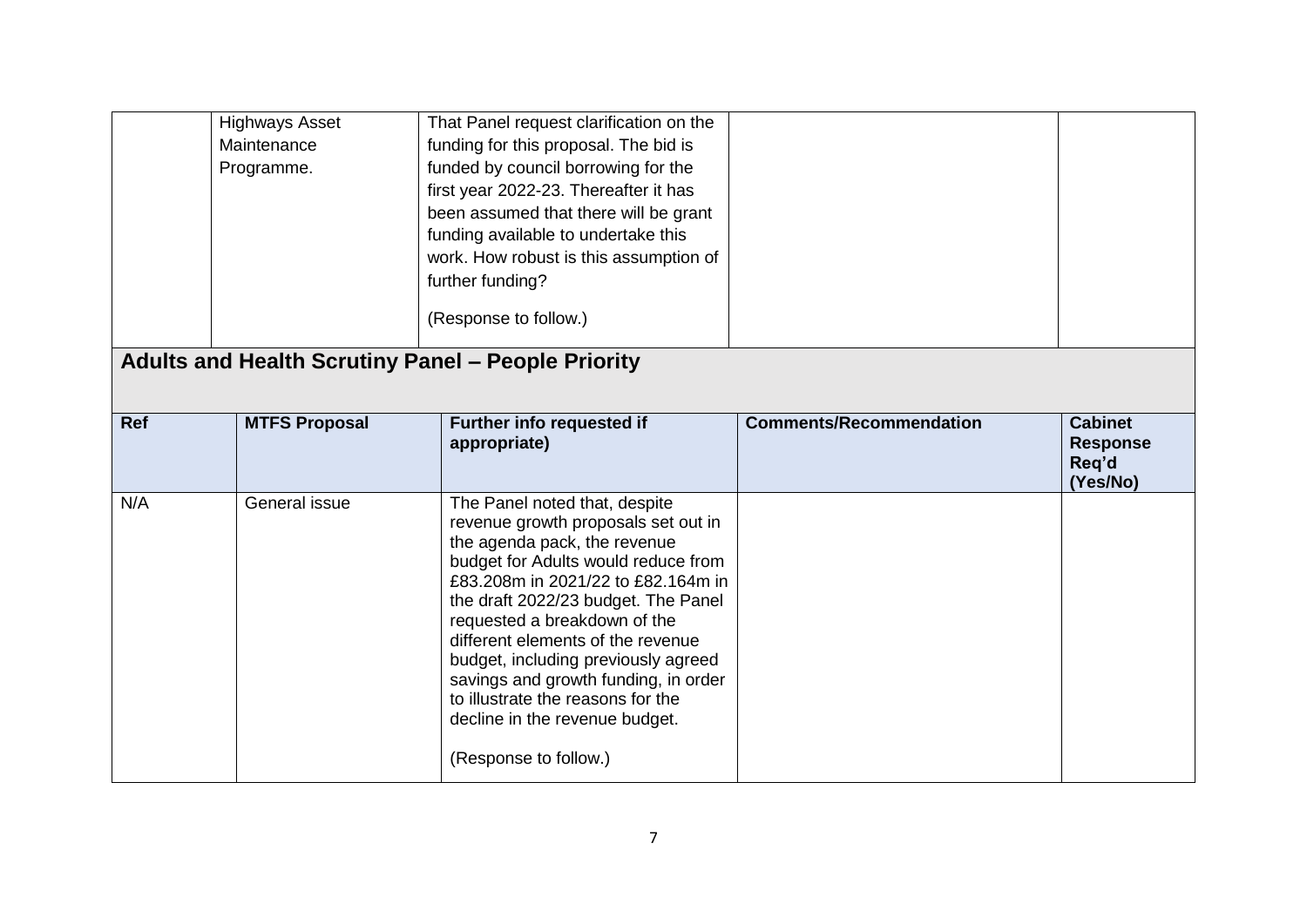| N/A         | General issue                                                      | The Panel expressed concerns about<br>the significant future increase in interest<br>repayment costs to the General Fund<br>(shown to reach over £29m by 2026/27<br>according to Table 8.8 on page 34 of the<br>Dec 2021 Cabinet report) caused by the<br>projected rise in capital investment. The<br>Panel requested that Cabinet provide an<br>assessment of the risk associated with<br>the increase in the proportion of<br>financing costs to the net revenue<br>stream over the MTFS period. |     |
|-------------|--------------------------------------------------------------------|-----------------------------------------------------------------------------------------------------------------------------------------------------------------------------------------------------------------------------------------------------------------------------------------------------------------------------------------------------------------------------------------------------------------------------------------------------------------------------------------------------|-----|
|             | <u><b>MTFS Savings Tracker - 2021/22 to 2025/26</b></u>            |                                                                                                                                                                                                                                                                                                                                                                                                                                                                                                     |     |
|             |                                                                    |                                                                                                                                                                                                                                                                                                                                                                                                                                                                                                     |     |
| N/A         | General issue                                                      | The Panel expressed concerns about<br>whether the targeted savings for<br>2021/22 would be achieved by the end<br>of the year and recommended that<br>further analysis should be provided to<br>demonstrate how this would be<br>achieved.                                                                                                                                                                                                                                                          | Yes |
| AS101/AS102 | <b>Fast Track Financial</b><br>Assessments/Client<br>Contributions | The Panel was concerned that the<br>savings expected in 2021/22 were too<br>high and recommended that the savings<br>should be spread over a longer period<br>within the MTFS. The Panel suggested<br>that a smaller saving in 2021/22 would<br>have allowed for the impact on residents<br>to be properly assessed before the                                                                                                                                                                      | Yes |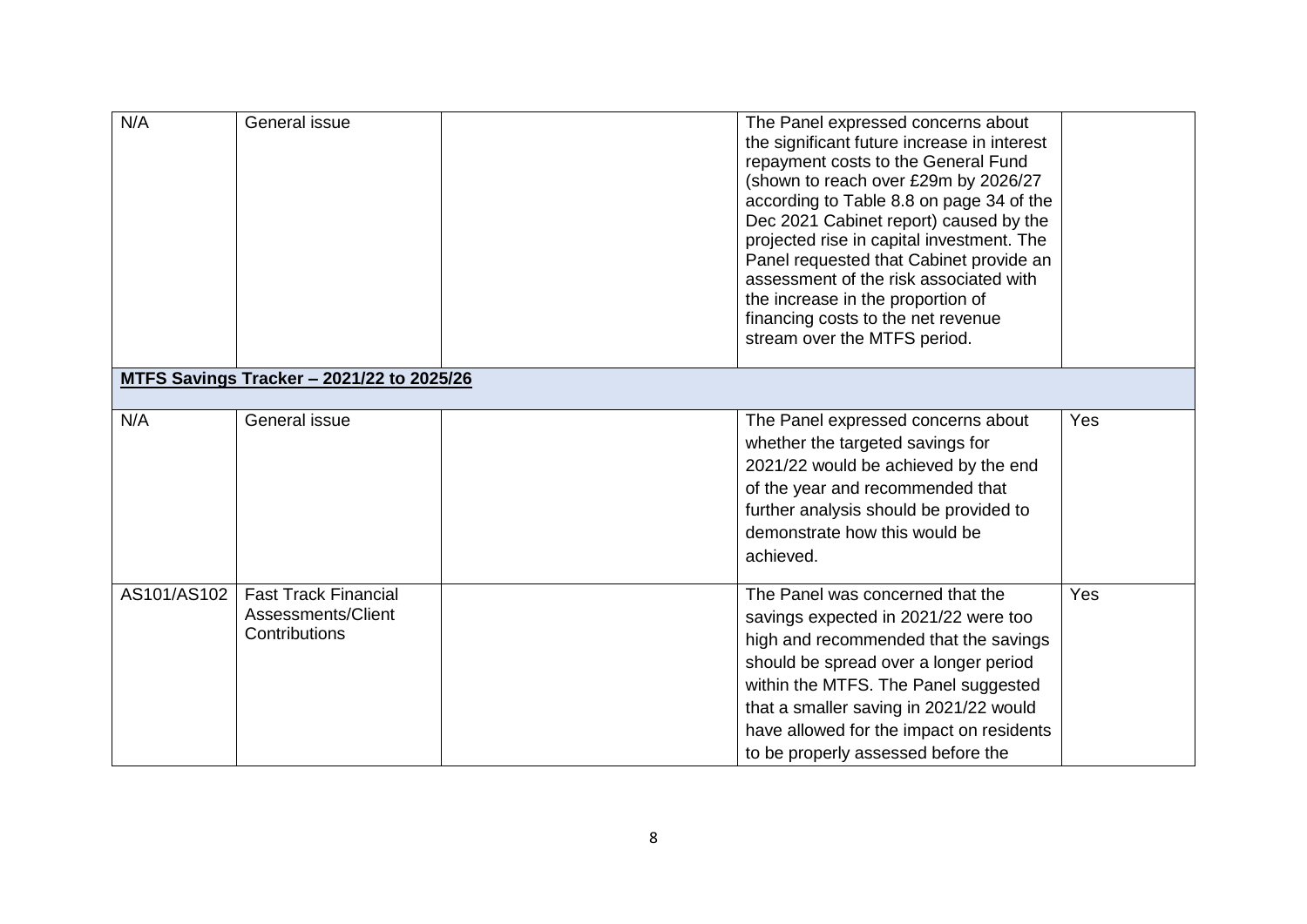|     |                                              | remainder of the savings were              |     |
|-----|----------------------------------------------|--------------------------------------------|-----|
|     |                                              | implemented in future years.               |     |
|     |                                              |                                            |     |
|     |                                              | The Panel also recommended that an         |     |
|     |                                              | analysis of the impact of the savings so   |     |
|     |                                              | far on residents and the associated risks  |     |
|     |                                              | should be carried out to ensure that this  |     |
|     |                                              | was not causing financial difficulties for |     |
|     |                                              | individuals and their families.            |     |
|     |                                              |                                            |     |
|     | Draft Capital Programme - 2022/23 to 2026/27 |                                            |     |
|     |                                              |                                            |     |
| 201 | Aids & Adaptations                           | The Panel was concerned about the          | Yes |
|     |                                              | significant delays experienced by          |     |
|     |                                              | residents in the installation of aids and  |     |
|     |                                              | adaptations and the consequent impact      |     |
|     |                                              | of this on health and well-being. The      |     |
|     |                                              | Panel noted that this service was funded   |     |
|     |                                              | externally from the Better Care Fund but   |     |
|     |                                              | appeared to be under-resourced. It was     |     |
|     |                                              | also noted that the amount of money        |     |
|     |                                              | available appeared to be the same each     |     |
|     |                                              | year in the MTFS with no increases to      |     |
|     |                                              | keep pace with inflation. The Panel        |     |
|     |                                              | recommended that the Cabinet give          |     |
|     |                                              | consideration about whether the funding    |     |
|     |                                              | in this area is sufficient to meet the     |     |
|     |                                              | needs of local residents and, if not, what |     |
|     |                                              | steps could be taken to increase the       |     |
|     |                                              | resources available for this including     |     |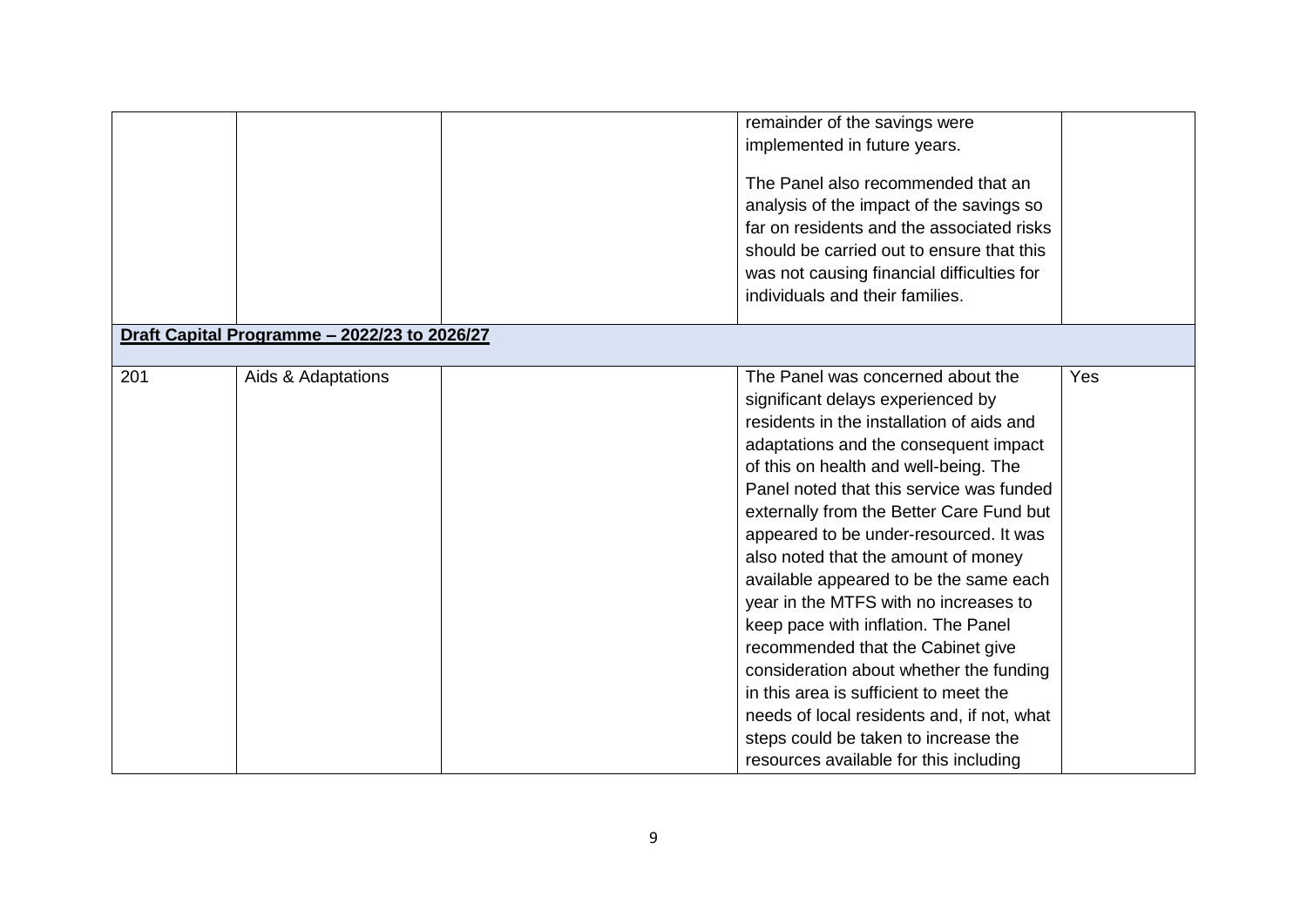|                          |                                       |                                                                                                                                                                                                                                                                                                                | from external sources such as the Better<br>Care Fund.                                                                                                                                                                                                                                                                                                                                                         |     |
|--------------------------|---------------------------------------|----------------------------------------------------------------------------------------------------------------------------------------------------------------------------------------------------------------------------------------------------------------------------------------------------------------|----------------------------------------------------------------------------------------------------------------------------------------------------------------------------------------------------------------------------------------------------------------------------------------------------------------------------------------------------------------------------------------------------------------|-----|
| 214                      | <b>Osborne Grove Nursing</b><br>Home  | The Panel commented that the total<br>costs for this item seemed high at<br>over £44m. The Panel requested a<br>short summary of the reasons for the<br>increase in the overall costs and<br>details of any contributions from<br>health partners towards the cost of<br>the project.<br>(Response to follow.) |                                                                                                                                                                                                                                                                                                                                                                                                                |     |
| <b>Format of reports</b> |                                       |                                                                                                                                                                                                                                                                                                                |                                                                                                                                                                                                                                                                                                                                                                                                                |     |
| N/A                      | <b>Budget briefings for</b><br>Panels |                                                                                                                                                                                                                                                                                                                | The Panel noted that the briefings in<br>advance of the budget scrutiny meetings<br>had included a lot of detail on Q2 of<br>2021/22 and on the performance<br>indicators. The Panel recommended<br>that in future years, briefings on these<br>matters should be received separately<br>and that the pre-budget briefings should<br>concentrate on the following year's draft<br>budget and the updated MTFS. | Yes |
| N/A                      | Format of reports                     |                                                                                                                                                                                                                                                                                                                | The Panel noted that the reports in the<br>budget scrutiny agenda packs included<br>information about the budget areas for<br>all Panels. The Panel recommended<br>that the main budget report provided to                                                                                                                                                                                                     |     |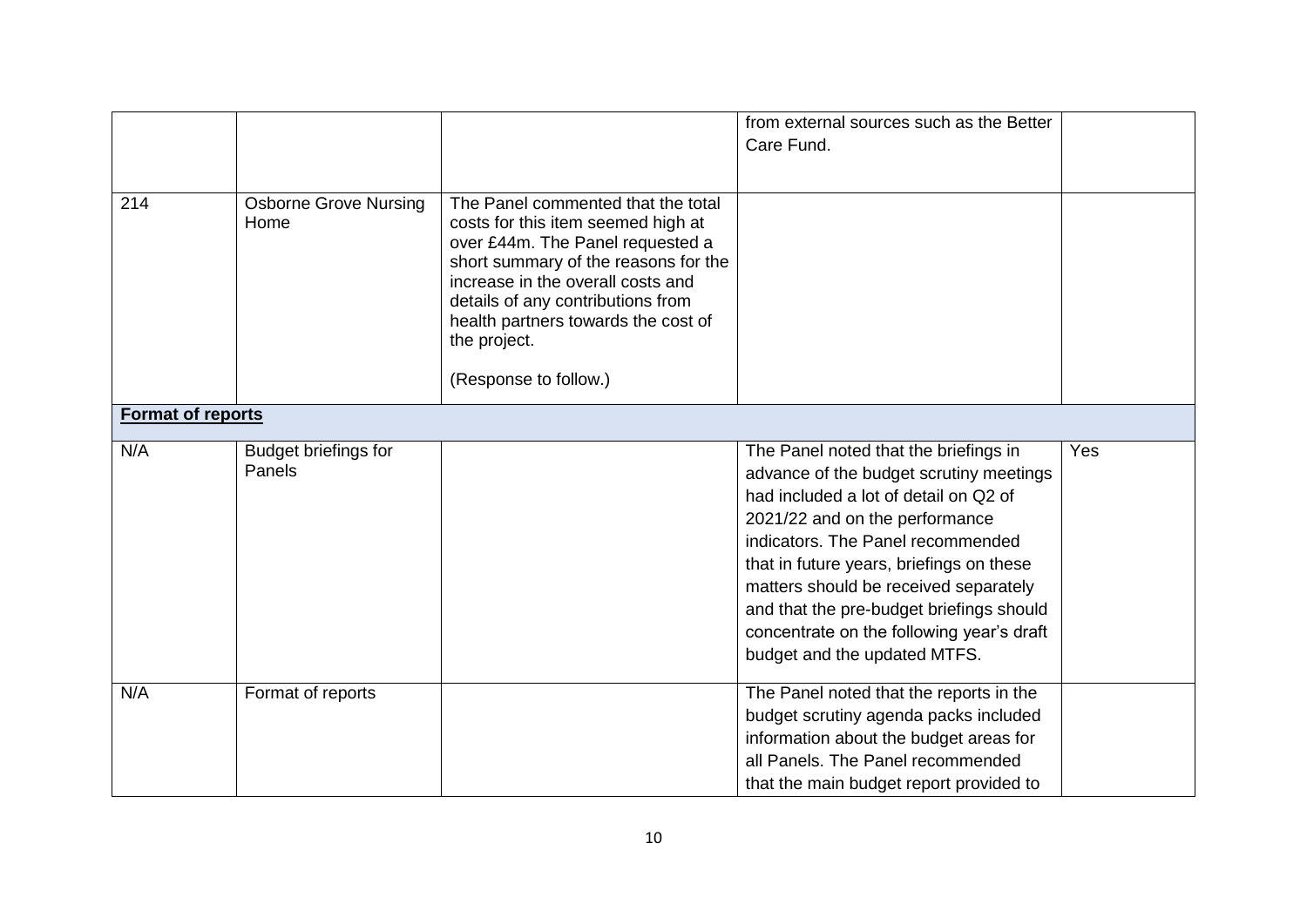**(Yes/No)**

 $\overline{N_{0}}$ .

Educational Needs and Disability (SEND) parents and carers that the explanation for the overspend in the High Needs Block of the Dedicated Schools Budget (DSG) as being mainly due to the increase in the number of children with Education, Health and Care Plans (EHCPs) might be

misconstrued as apportioning blame. It

N/A None. None. The Panel noted concerns from Special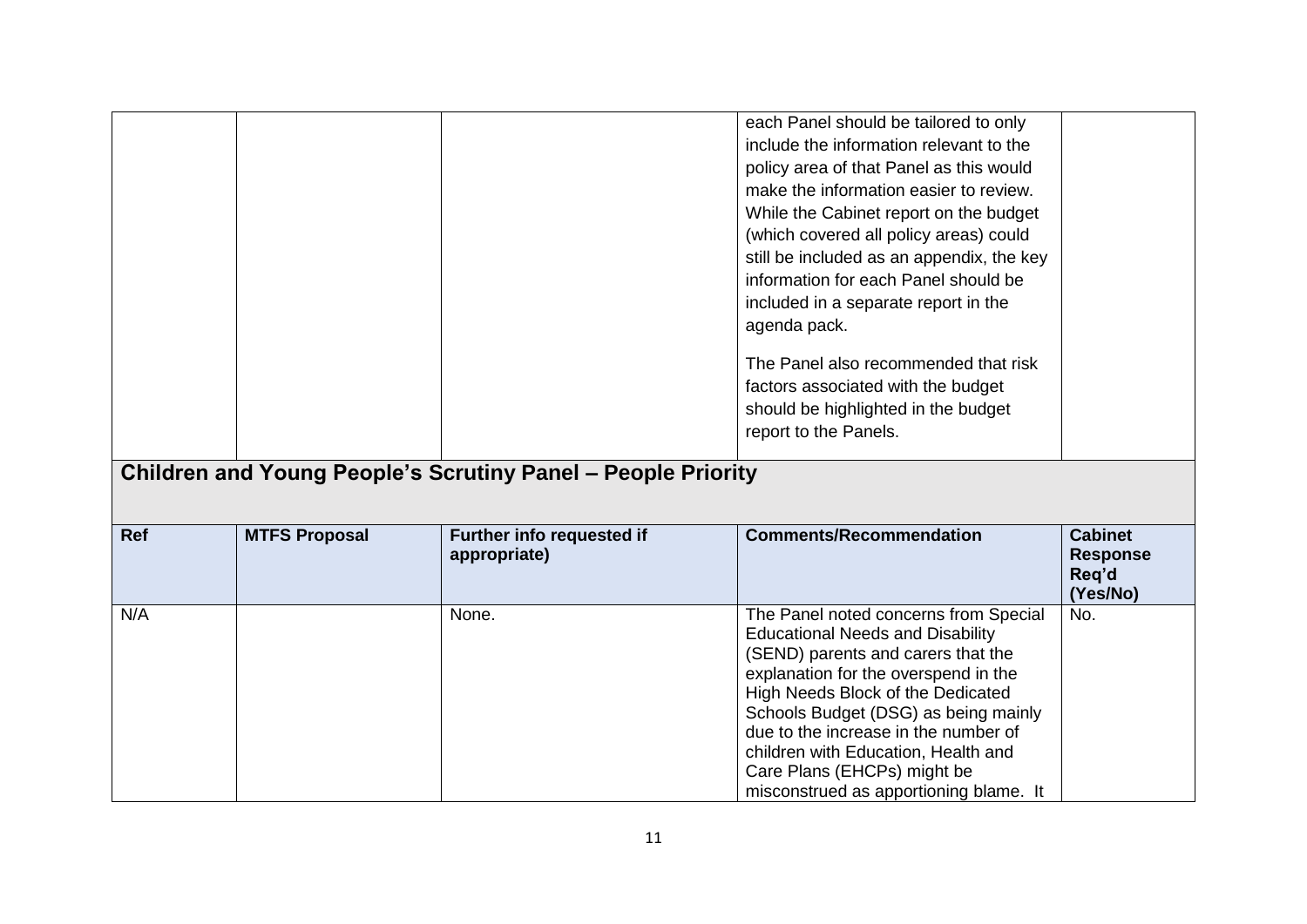|     |  | also noted assurances from the Cabinet<br>Member for Early Years, Children and<br>Families and officers that there was no<br>intention to do this and that the<br>overspend was due to structural issues<br>arising from inadequate government<br>funding, as referred to in the report. The<br>Panel recommends that the language<br>used in describing the reasons for the<br>overspend in the High Needs Block in<br>future documentation be modified in<br>order to avoid the possibility of it being<br>misinterpreted as apportioning blame on<br><b>SEND families.</b>                                                        |  |
|-----|--|--------------------------------------------------------------------------------------------------------------------------------------------------------------------------------------------------------------------------------------------------------------------------------------------------------------------------------------------------------------------------------------------------------------------------------------------------------------------------------------------------------------------------------------------------------------------------------------------------------------------------------------|--|
| N/A |  | The Panel noted and welcomed the<br>commitment by the Council to engage<br>with the community regarding the MTFS<br>proposals. However, it was felt that<br>attention needed to be given to how<br>they could be made easier to<br>understand so that they were more<br>accessible to the wider community.<br>This could be done through measures<br>such as providing an easy-to-read<br>version as Hammersmith and Fulham<br>had done. The Panel therefore<br>recommends that work be undertaken to<br>improve the accessibility of the MTFS<br>documentation to promote more<br>effective engagement with the local<br>community. |  |
| N/A |  | The Panel recommends that a briefing<br>be provided on the outcome of the                                                                                                                                                                                                                                                                                                                                                                                                                                                                                                                                                            |  |